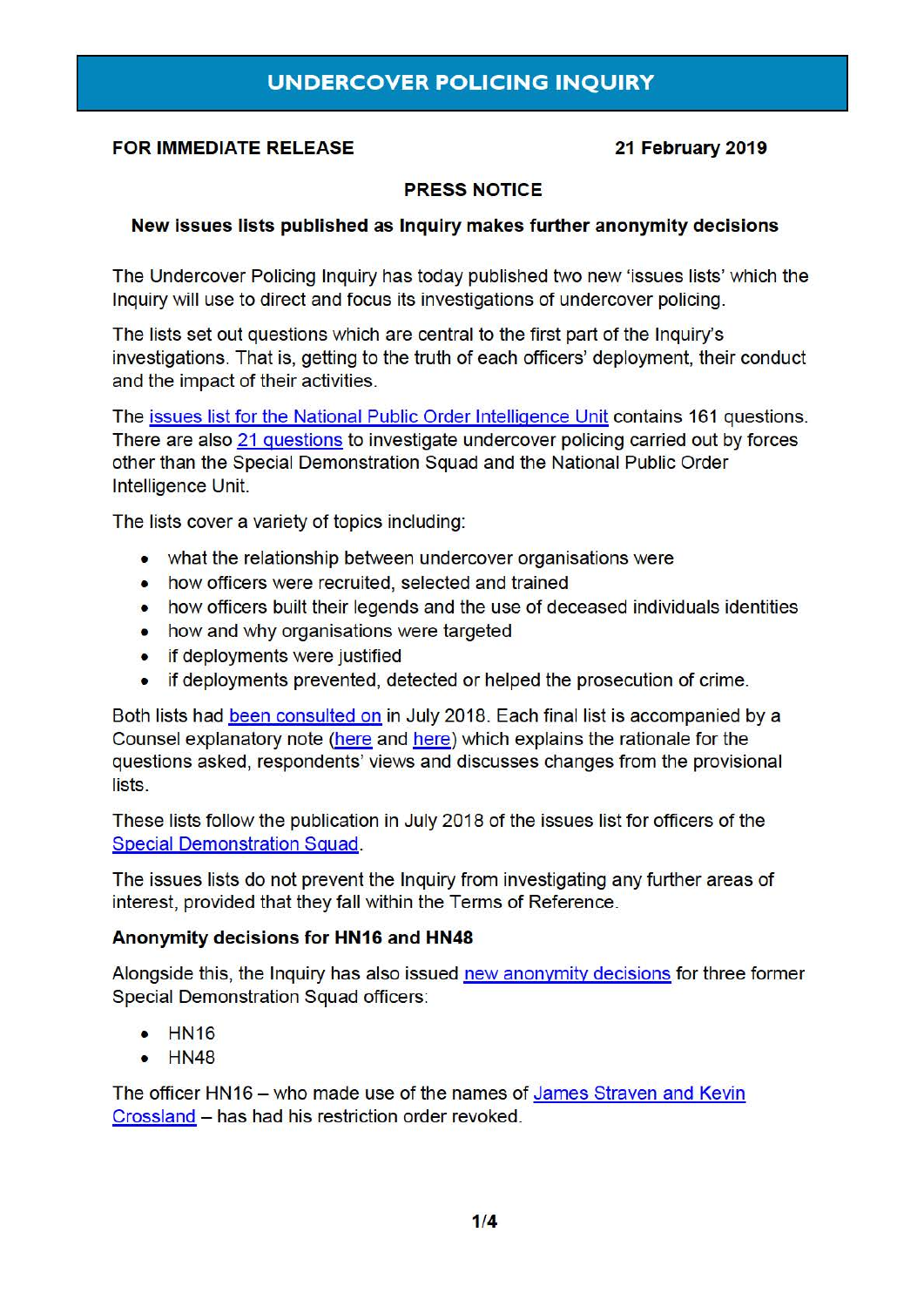This is because HN16 had admitted conducting sexual relationships with two women while deployed - ["Ellie"](https://www.ucpi.org.uk/wp-content/uploads/2018/10/20181010-ruling-anonymity-Ellie_Jessica_and_Lizzie.pdf) and ["Sara"](https://www.ucpi.org.uk/wp-content/uploads/2018/10/20181025-ruling-anonymity-Sara.pdf). Both women have now been named as core participants and granted anonymity.

HN16's real name will not now be redacted in documents that the Inquiry will publish in due course. In the meantime, Ellie and Sara expressed a wish to know HN16's real name.

The Chair considered that it would not be fair for them to have to wait until the documents were published, and so Ellie and Sara were informed of HN16's name in October 2018

Separately, the Chairman has also ruled that neither HN48's real or cover name can be published. An [updated counsel note](https://www.ucpi.org.uk/wp-content/uploads/2019/02/20190221-update_counsels_explanatory_note_SDS_Minded_to_14_and_Ruling_14.pdf) is published alongside this press release.

### **New directions issued**

The Chairman has also issued [directions](https://www.ucpi.org.uk/wp-content/uploads/2019/02/20190221-Directions_for_SDS_HN18_HN66_HN122_HN299_342_and_HN344.pdf) for responses by **4pm 21 March 2019** from the media or core participants on previous provisional 'Minded to' decisions.

These are to restrict the real names of:

- HN18
- HN66
- **HN122**
- HN299/342
- **HN344**

This Inquiry aims to be as transparent as possible, and so far more than 64 undercover police officers have had their cover names published.

In order to help get to the truth of undercover policing, the Chairman can grant anonymity. This is through a restriction order  $-$  a protective measure under the Inquiries Act 2005.

When granting a restriction order, the Chairman considers a [number of legal factors](https://www.ucpi.org.uk/wp-content/uploads/2016/05/160503-ruling-legal-approach-to-restriction-orders.pdf)  [and principles.](https://www.ucpi.org.uk/wp-content/uploads/2016/05/160503-ruling-legal-approach-to-restriction-orders.pdf)

The [directions, rulings and orders webpage](https://www.ucpi.org.uk/rulings/) contains copies of any restriction orders made. Copies of the open versions of the anonymity applications are also on the website.

### **Background**

The purpose of the Undercover Policing Inquiry is to investigate and report on undercover police operations conducted by English and Welsh police forces in England and Wales since 1968. The Inquiry will examine the contribution undercover policing has made to tackling crime, how it was and is supervised and regulated, and its effect on individuals involved – both police officers and others who came into contact with them.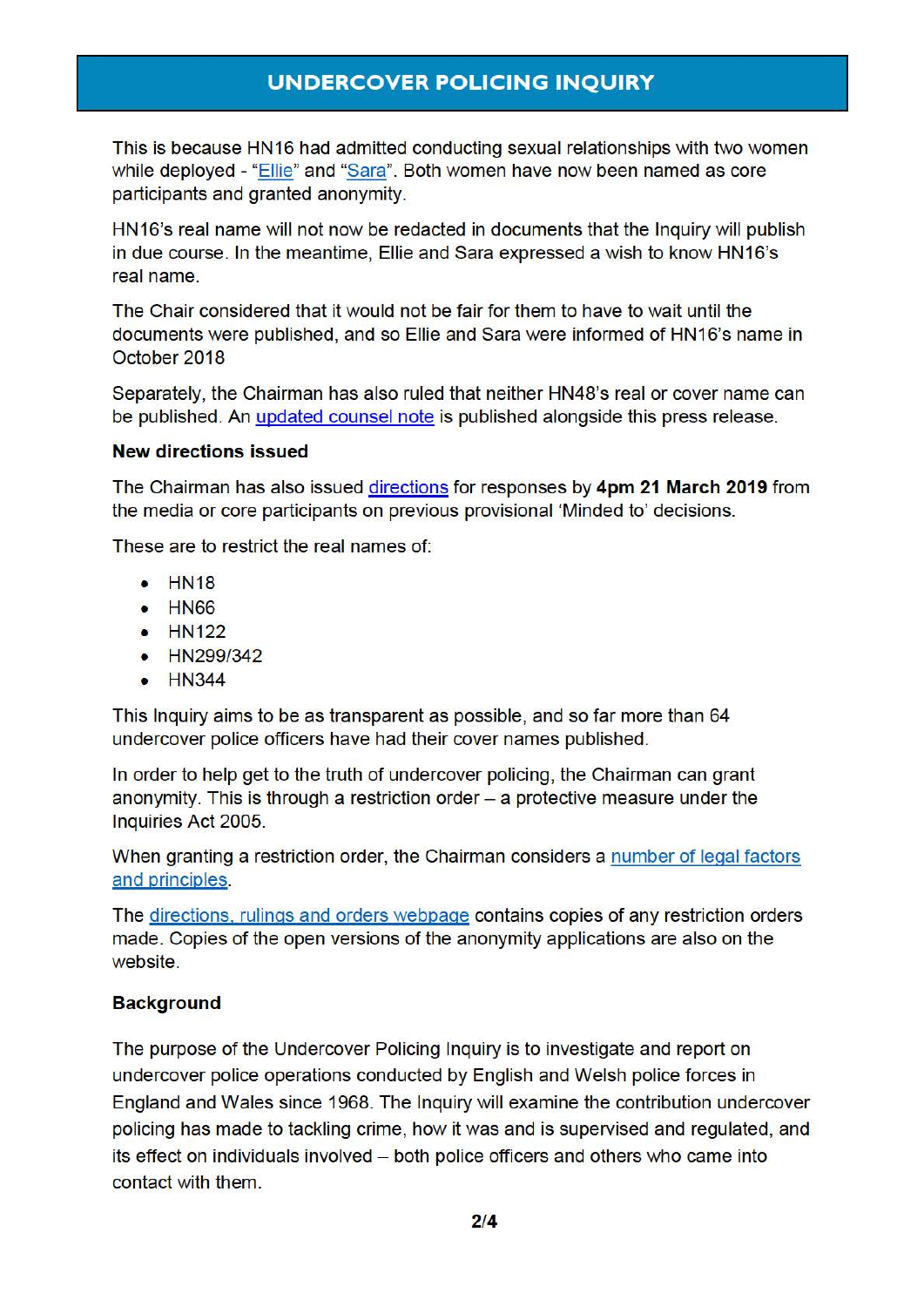The work of the Inquiry ranges across the full scope of undercover policing work and will look at the work of the Special Demonstration Squad, the National Public Order Intelligence Unit and police forces in England and Wales. The Inquiry will also examine whether people may have been wrongly convicted in cases involving undercover police officers, and refer any such cases to a separate panel for consideration .

The Inquiry's investigations are broken down into modules. The descriptions of modules Two and Three have been amended to spell out more clearly the Inquiry's investigative intentions.

### One

Examination of the deployment of undercover officers in the past, their conduct, and the impact of their activities on themselves and others.

#### Two

Examination of the management and oversight of undercover officers, including their selection, training, supervision, care after the end of an undercover deployment and the legal and regulatory framework within which undercover policing is carried out. Module Two (a) will involve managers and administrators from within undercover policing units. Module Two (b) will involve senior managers higher in the chain of command as well as police personnel who handled intelligence provided by undercover police officers. Module Two (c) will involve a number of other government bodies with a connection to undercover policing, including the Home Office.

### Three

Examination of current undercover policing practices and of how undercover policing should be conducted in future.